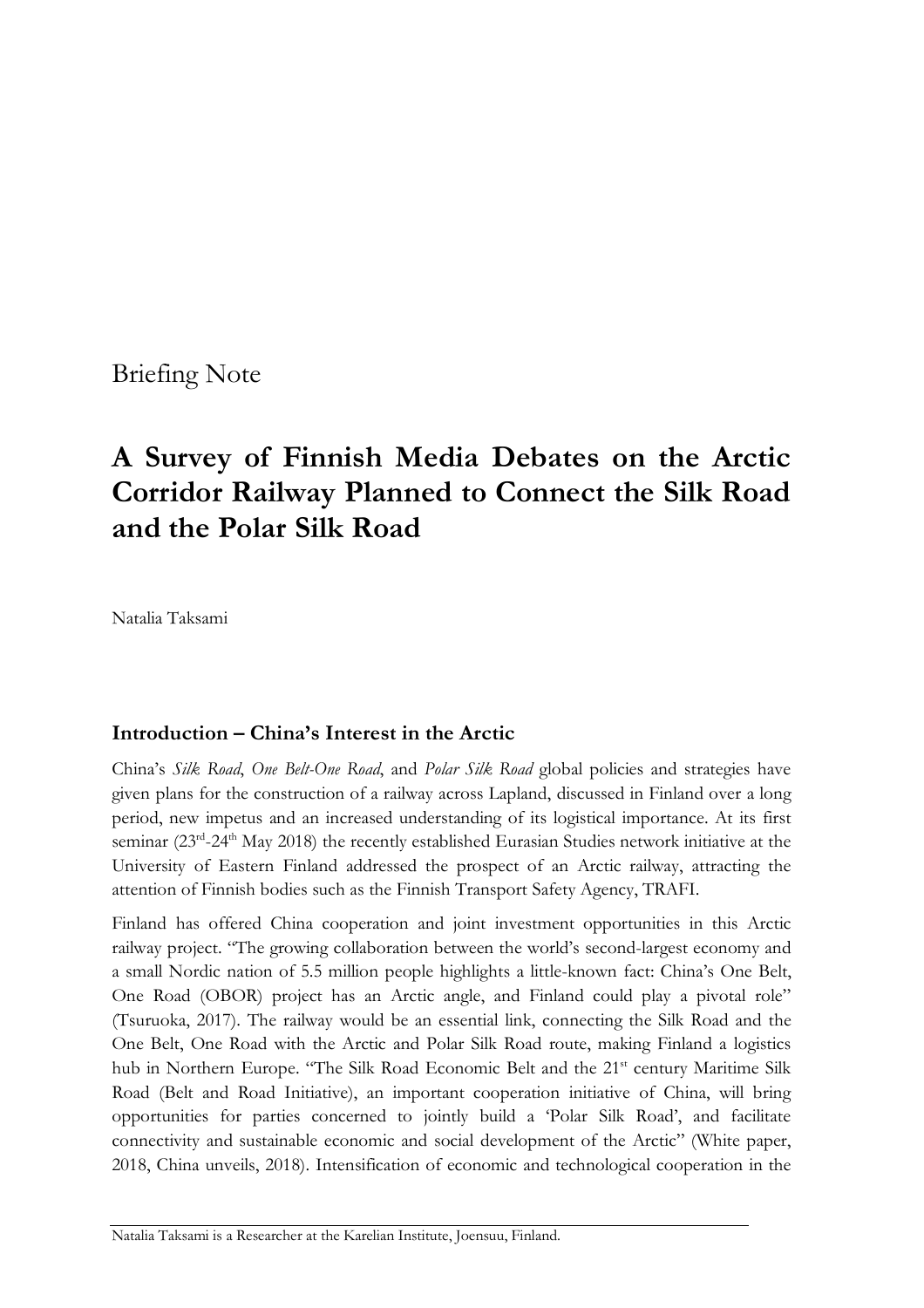area is expected in fields such as the Arctic maritime industry, Arctic geology, marine and polar research, environmental protection technology, and shipping and maritime safety, including vessel monitoring and reporting (Staalesen, 2017). Because China is interested in raw materials from Europe and resources from Arctic regions, it may see the Arctic railway and the port of Kirkenes as a third transport hub serving Chinese interests, after Piraeus and Rotterdam (Miettunen, 2018b; Peipponen, 2017).

Such global projects are "a matter of change in relations between institutions, and between institutions and the 'life-world', which ties economy, governance and culture together in new ways" (Fairclough, Cortese & Ardizzone, 2007: 29). This dominant strategy for a transition between economy and governance informs economic and social regulations which call for a change in cultural values. Strategies for transition structure "relations between scales – e.g. the structured relations between global, macro-regional (e.g. EU), national and local scales with respect to the governance of national territories. […] Strategies of governments, political parties, international agencies, members of local communities, etc." (Fairclough, Cortese & Ardizzone, 2007: 30).

If a port in Kirkenes and the Arctic railway are built, "China would have access to a new piece of infrastructure which easily can bring goods to and from the whole North and Central European market" (Staalsen, 2015). Globalization promises big changes for the residents, local communities, and Indigenous groups of northern Finland. A balance is needed between rapid geopolitical changes to society and the sustainability of local communities and Indigenous groups. Following the assumption that media texts "do not merely 'mirror realities', as is sometimes naively assumed; they constitute versions of reality in ways which depend on the social positions and interests and objectives of those who produce them" (Fairclough, 1995: 103), it is important to see all sides of the debate for and against the construction of a new Arctic railway across the territory of Finnish Lapland. My survey of the Finnish media covers both the economic and democratic scenarios for European states, reflecting on political, business, local community, and Sami interest in planned global projects. In this research note I outline some of the main discussions concerning the human factor in this development plan, contrasting the different visions of politicians and locals, following a Critical Discourse Analysis approach.

# **A Critical Examination of the Media**

Interviews with locals and other articles in the media chart the changes in the discussion and planning of the Arctic railway. The most efficient approach for an analysis of media information is Critical Discourse Analysis, a research approach for theory development and extension in social media. Through the prism of Critical Discourse Analysis "social media can be conceptualized as an emerging frontier where new forms of social relations […] develop at the intersection of human collective communicative acts and information technology" (Albert & Salam, 2013: 1). Critical Discourse Analysis sees events and texts in a broader social and cultural context. It may be described as "a proposition which focuses on how power abuse, dominance and inequality are practiced in the discursivity of the social and political context" (Ramanathan & Hoon, 2017: 7). However, the present research uses newspaper analysis "to identify messages, examine how those messages are framed, and see how existing coverage of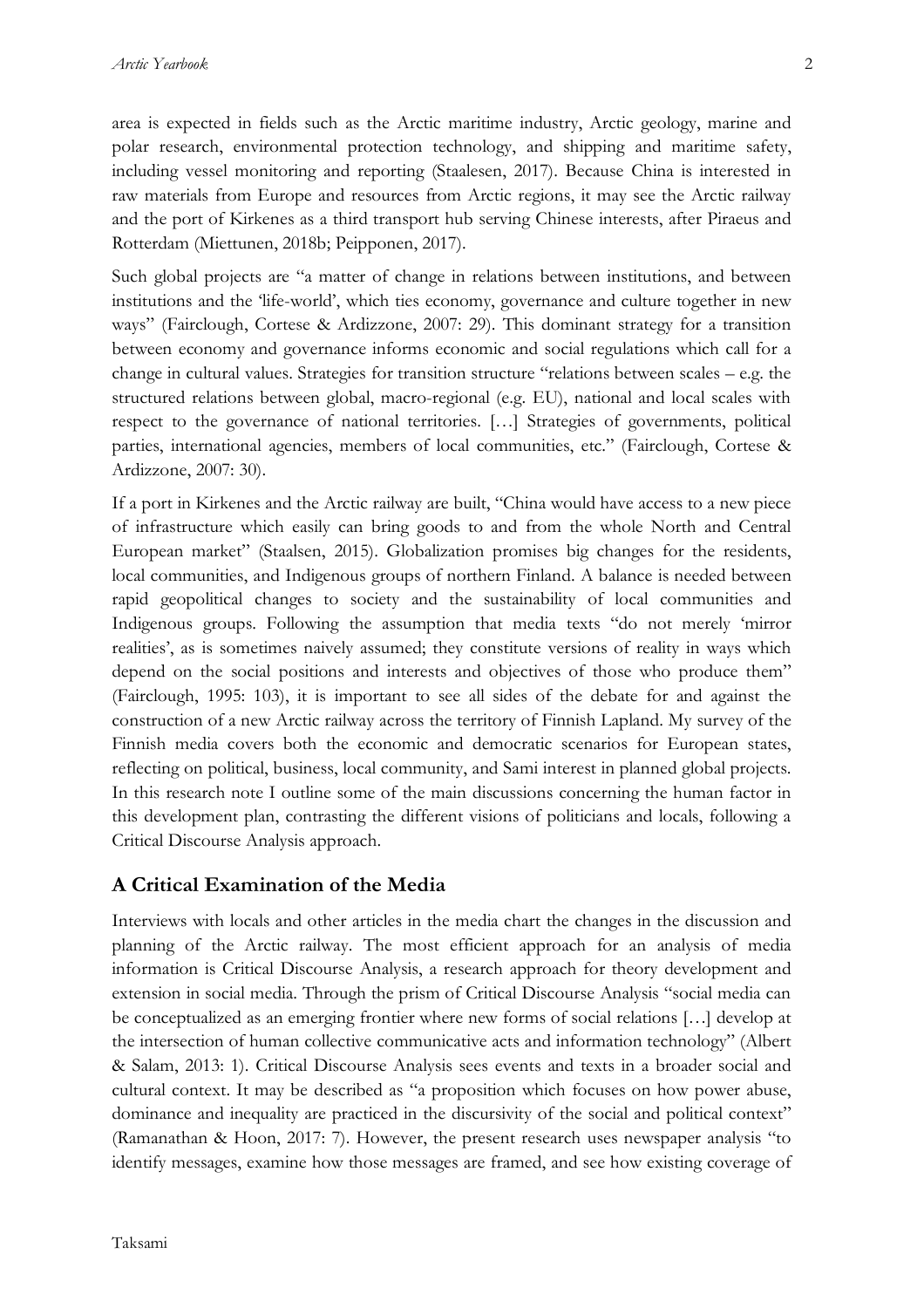an issue could be improved" (Writing a Media Analysis, 2004: 1). This variation might be described as "textually oriented discourse analysis". The application of media discourse analysis to the planning issue is only "one analytical strategy among many, and it often makes sense to use discourse analysis in conjunction with other forms of analysis, for instance ethnography or forms of institutional analysis" (Fairclough, 2003: 2).

This affords a theoretical framework for the study of social issues through analysis of discourse, where "social media is a discursive system in which social issues are enacted through textual discourse" (Albert & Salam, 2013: 6), helps to define "power differences among social actors as manifested in communication and language" (Albert & Salam, 2013: 1), and "encompasses evaluation of the discourse, the relationships between the discourse communicators, [and] attributes of the institution which impact the discourse" Albert & Salam, 2013: 2). "Critical Discourse Analysis can be used as a conceptual and analytical framework to investigate and make sense of the ways in which the media conveys meaning and how it generates ideologies through linguistic choices, so that they can be more easily challenged" (Sriwimon & Zilli, 2017: 141). Texts are elements of social events, and "we are not only concerned with texts as such, but also with interactive processes of meaningmaking", where "meaning-making depends upon not only what is explicit in a text but also what is implicit – what is assumed" (Fairclough, 2003: 10-11).

"The analysis of representational processes in the text, therefore, comes down to an account of what choices are made – what is included and what is excluded, what is made explicit or left implicit, what is foregrounded and what is backgrounded, what is thematized and what is unthematized, what process types and categories are drawn upon to represent events, and so on" (Fairclough, 1995: 104). In discussing text analysis Fairclough suggests two major aspects of representation in the text: structuring and combining propositions to demonstrate the power of the media word. "A text's presuppositions are important in the way in which it positions its reader or viewers or listeners: how a text positions you is very much a matter of the common-sense assumptions it attributes to you" (Fairclough, 1995: 107). In media reports they establish represented realities as convincing.

# **What the Newspapers Say**

Finnish newspaper articles on the subject come from three categories of speaker: state officials, regional officials, and the Sami community. A review of texts reveals the tools of meaning-making. "The social effects of texts depend upon processes of meaning-making – we might want to say that the social effects of texts are mediated by meaning-making, or indeed that it is meanings that have social effects rather than texts as such" (Fairclough, 2003: 11).

Initially (in 2016), the materials on a possible Arctic railway referred to the international need for and international investments in the project. Reference to the outside interest in and support for the railway project could be seen in most publications. "The track is not just for Norway and Finland, but China, Asia, all the Nordic countries and the Baltic countries" (Miettinen, 2018a). "If Finnish state authorities take the initiative to access a railway connection between Finland and Kirkenes, then Norwegian authorities are positive to contribute" (Staalesen, 2017c). Former Finnish Prime Minister Lipponen "underlined that it is high time for the EU to secure its logistics access to the Arctic Ocean by launching a project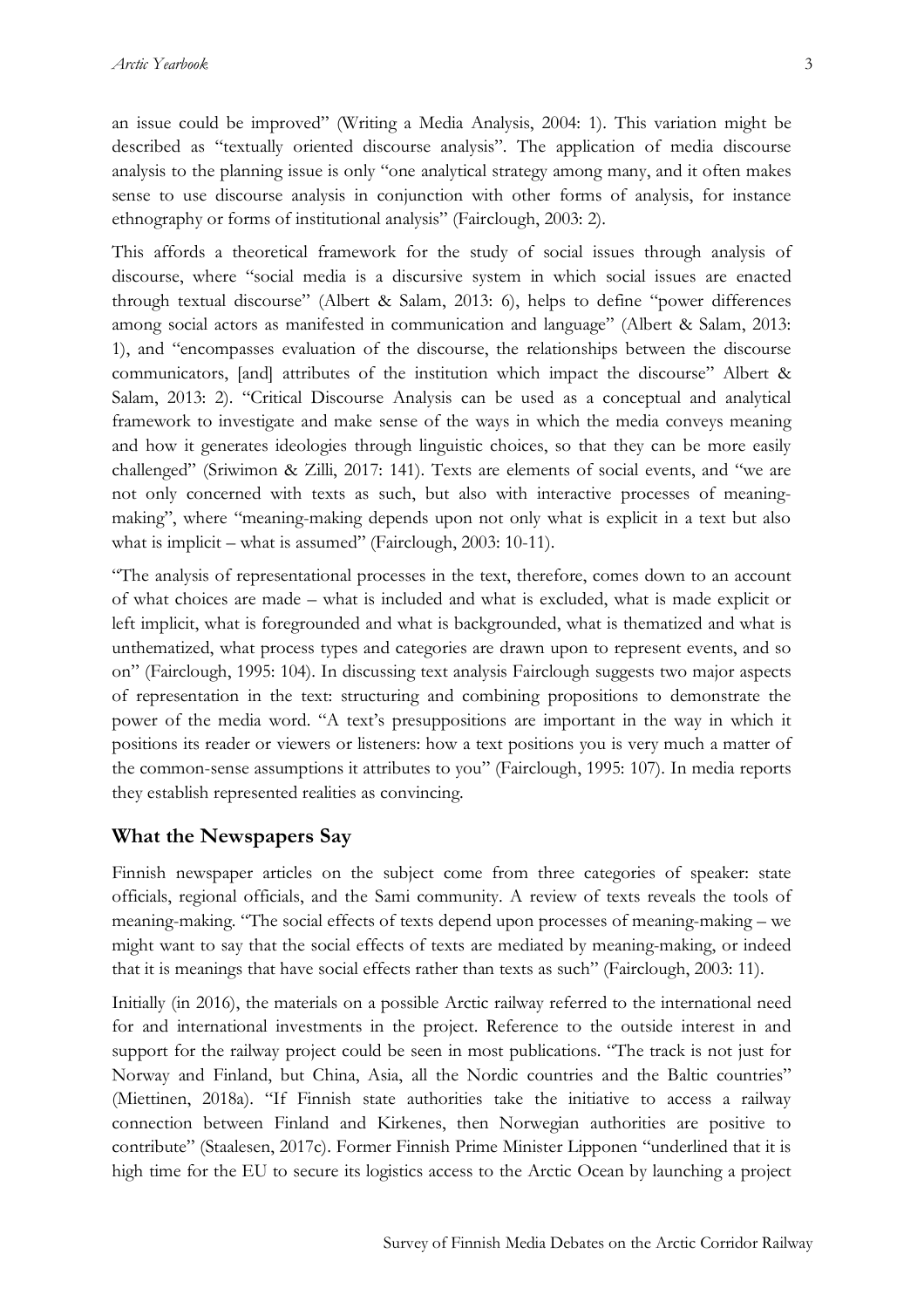for a rail-road connection from Southern Finland to Kirkenes, Norway, the last 'missing link' in EU South-North traffic network" (Staalesen, 2017c). The railway construction should also be seen with "the so-called North-East cable initiative, a projected laying of a fiber cable across the Northern Sea Route from Asia to Europe" (Staalesen, 2017d). According to Finnish Foreign Minister Timo Soini "the construction of a railway from Finland to Norway would take full advantage of Europe as a whole" (Akimo, 2017). "With the track we could keep the Arctic region alive and get our business here. […] The track would also play a major role in the trade between Europe and China, which is about three billion euros a day" (Akimo, 2017). The proposed railway will speed up the development of the region and promote its growth and employment and improve climate change preparedness (Staalesen, 2017a). No other solutions for the Lapland transport route, such as upgrading the local road to a motorway, can serve this goal (Jokiranta, 2017). "They (China) now clearly have this One Belt, One Road strategy. They want to improve connections between China and Asia to Europe, they want to invest in such transport infrastructure" (Peipponen, 2017).

Some articles especially stress the example of Norway's preparation for the railway project (for example, Mienttunen, 2017, Kankaanranta, 2017b, Staalesen, 2017b, Staalesen, 2017c, Akimo, 2017, etc.). By 2018 external factors had been transformed in Finnish newspapers from factors under consideration to decisive and critical factors: "It is not even Finland's decision, it is an international and European logistical solution that connects Arctic Europe more firmly with Central Europe. The line would connect Central Europe with North-East" (Torvinen, 2018a). "Finland will no longer be a periphery or island in the future, but a hub for global passenger, goods and data flows" (Taponen, 2018).

Concerning domestic factors, the state authorities stress: "What we need now … [is] to make the project real in cooperation across the whole country and the whole political spectrum. [...] The decision has to serve all the parties in the best possible way" (Staalesen, 2016). The benefits of the project in its entirety are demonstrated by the opinions of Members of Parliament (Jäämeren Rata, 2018). Furthermore, evaluating Lapland officials' perception of the railway underlines that "it is [an] exceptionally big dream from Lapland's point of view" (Kankaanranta, 2017a). The tourist business, however, offers no support for the railway project, whatever route it may take (Pylkkänen, 2018).

Some newspapers see the discussion concerning the plans for a railway as simple: if the EU is involved as a financier of the railway project, Lapland will receive large investments in various areas, and "all these debates should be stopped" and only straightforward charting would remain (Mauno, 2018). Meanwhile, articles covering meetings of local Lapland councils such as the League of Lapland reveal that there is no agreement about the project among the population: the representatives of various regions speak about their own problems and say little about the future of Lapland as a whole (Rytkönen, 2017).

The newspapers point out that the "Lapland disagreement would not be swept away by the Ministry of Transport" (Kallio, 2018). However, the Sami attitude towards the proposed railway is very negative, as is revealed in these headlines: "Sanila-Aikio: Railway would be a complete disaster for the Sami" (Torvinen, 2018b); "Sami concerned about Arctic railway plans" (Nilsen, 2017). Nevertheless, very few articles express this opinion. The Sami are very concerned about such a railway going through their land without regard to their rights. "The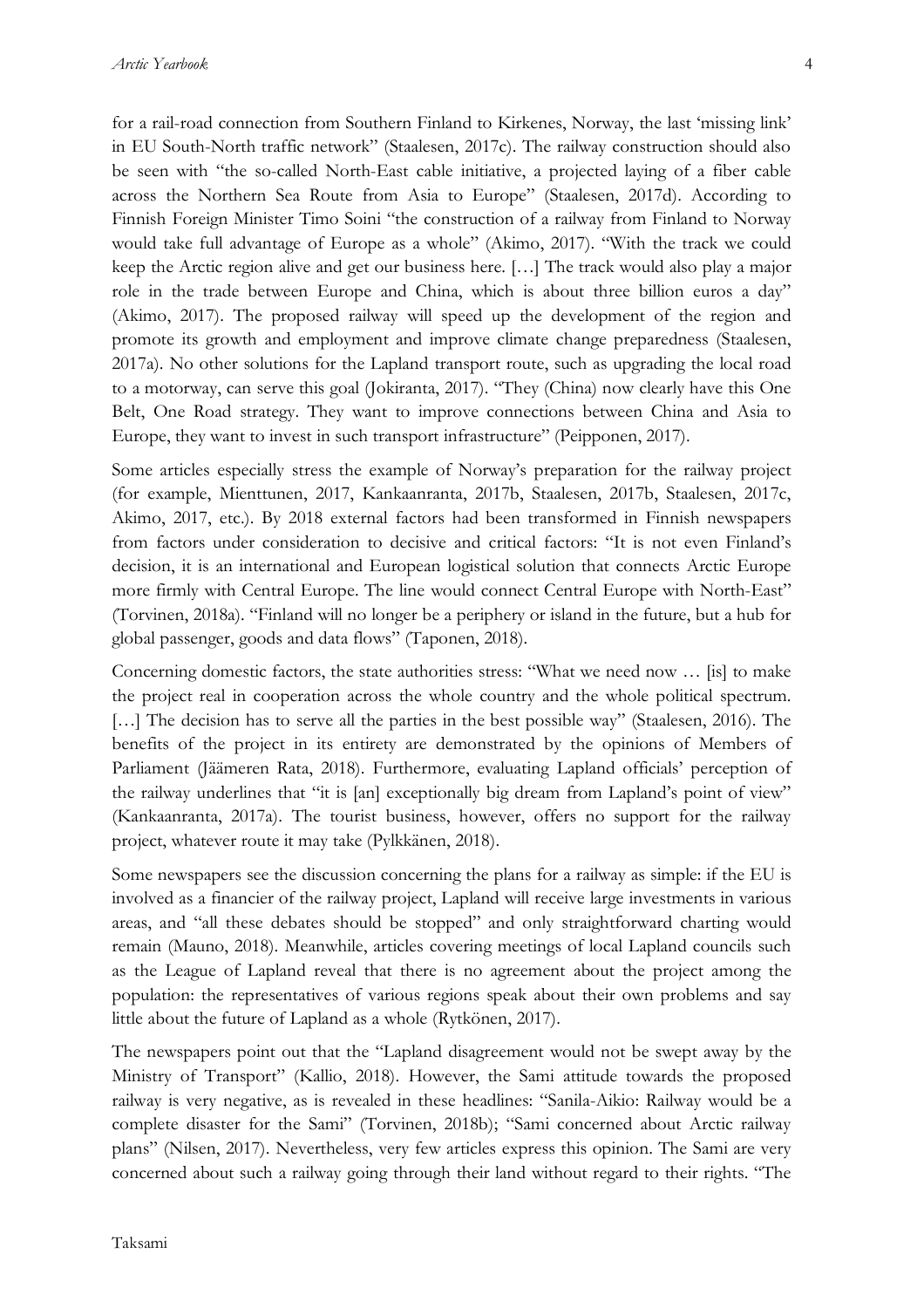railway will go through such areas that are very important to Sami people, the people that are practicing their traditional livelihoods, especially fishing and reindeer herding. If we have a railway, it will separate areas from each other and practicing Sami traditional livelihoods would be very difficult" (Nilsen, 2017). The new northbound railway could prove a threat to the Sami culture as we know it today. "It might be a kind of decision that will make the Sami people extinct. […] The Sami people are really to be involved with the decision-making and the planning. If there are communities which say no, that means no" (Nilsen, 2017). According to the Minister of Transport and Communications all these challenges and repercussions "are treated with the greatest seriousness in the continuation study" (Taponen, 2018). Obviously, 'to treat' the situation there should be considerably more dialogue, open to the public, and all sides of the planning process should be heard. So far, the Sami have not accepted this. It concerns more than the railway: there will be more mines in the Sami homeland, more forestry, and more tourism. "We will deal with the ministerial decision at the top level, the Sami Parliament, so that we have an official position on the project" (Torvinen, 2018b).

The study of the variability of identities and relations in media news segments is a special field that aims to answer the question: does the media's construction of the relationship between politicians and newspapers' readerships constitute a democratisation or does it play a "legitimizing role in respect of existing power relations?" (Fairclough, 1995: 126). To analyse the goal of the key players in the discussion, it is necessary to understand that "how relations are constructed in the media between [its] audience and those who dominate the economy, politics and culture, is an important part of a general understanding of relations of power and domination in contemporary societies" (Fairclough, 1995: 126). Seen from three different perspectives – those of state officials, regional authorities, and the Sami population – the discussion of the railway project is a complicated process. It is seen as desirable at the state level, supported by the regional authorities and business, but seriously questioned by the Sami. The Finnish media reflects the attitudes of all three players in various but consistent ways: there are no variations in the perspectives and expressions of the three sides. Each could be seen as inflexible in their perception of the changes in the period between June 2017 and May 2018. Such reflection by the media proves that if the Arctic railway is to be constructed, much work needs to be done to bring together the desires of state officials with the awareness and fears of the Sami reindeer-herding population. The purpose and motivation of Critical Discourse Analysis is "to improve reality for low-powered groups" (Albert & Salam, 2013: 3).

#### **Instead of a Conclusion**

Based on media discussions after 2017, the finding is that locals have been marginalized by policymakers and continue to hold largely negative views of such mega-projects. There have been significantly fewer articles reflecting the Sami voice than those describing the opinions of officials.

The discussion has now been transformed, as China no longer seems interested in the development of the railway. Current discussions suggest that the governments of Finland and Norway will move ahead with their own plans, applying for EU investment. In future my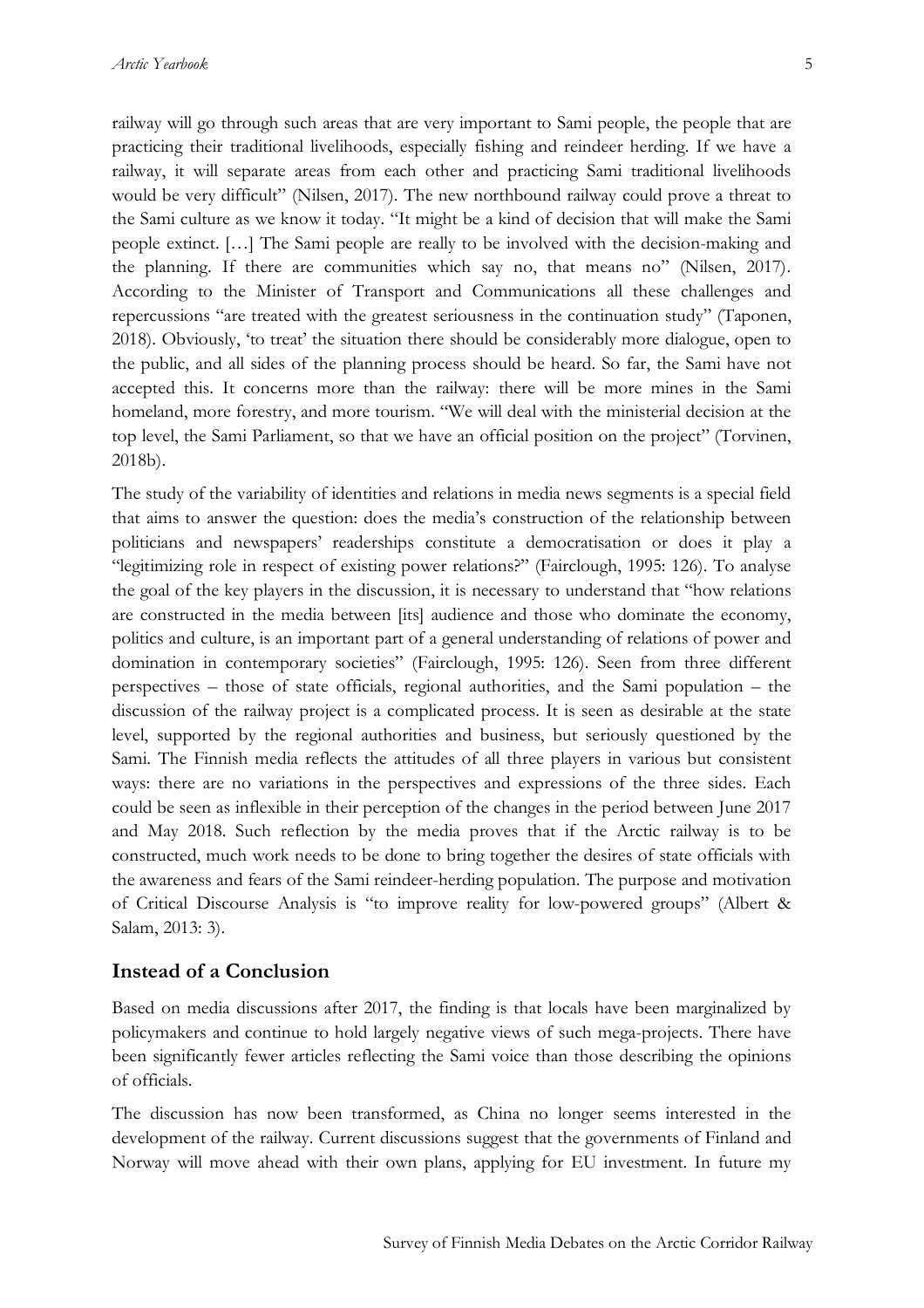research will examine this Nordic attempt to transform the region into a logistics hub. What exactly is the aim, and what precisely are the lessons to be learned from the Chinese experience? This experience may prove of interest to Norwegian specialists in evaluating their segment of the railway. The need for a transport link between the Silk Road and the proposed Polar Silk Road is obvious, but its route and concept seem a long-term topic for discussion.

### **References**

- Albert, C. S. & Salam, A.F. (2013). Critical Discourse Analysis: Toward Theories in Social Media. (retrieved from https://pdfs.semanticscholar.org/e249/c289b092cf2fae8e15d60521e0158415e65d.pdf)
- Fairclough, N. (2003). *Analysing Discourse: Textual Analysis for Social Research.* London, New York: Routledge.
- Fairclough, N. (1995). *Media Discourse*. New York: Edward Arnold.
- Fairclough, N, Cortese, G., & Ardizzone, P. (2007). *Discourse and Contemporary Social Change.* Bern, Berlin: Peter Lang.
- Ramanathan R. & Hoon, T. (2017). Application of Critical Discourse Analysis in Media Discourse Studies. *The Southeast Asian Journal of English Language Studies, 21*(2). Universiti Kebangsaan Malaysia, Penerbit UKM. 57-68. (retrieved from http://ejournals.ukm.my/3l/article/viewFile/9183/3421)
- Sriwimon, L. & Zilli, P.J. (2017). Applying Critical Discourse Analysis as a conceptual framework for investigating gender stereotypes in political media discourse. *Kasersart Journal of Social Sciences*. Kasetsart University, Elsevier B.V. doi:10.1016/j.kjss.2016.04.004)
- White paper. Full text: China's Arctic Policy (2018). The State Council Information Office of the People's Republic of China. 26.01.2018. (retrieved from http://english.gov.cn/archive/white\_paper/2018/01/26content\_281476026660336.ht ml)
- Writing a Media Analysis (2004). Prepared for the Communications Consortium Media Centre. Douglas Gould and Company. Washington, Communications Consortium Media Centre. (retrieved from http://www.pointk.org/resources/files/gould\_media.pdf)

### **Media/Newspapers**

- Akimo, M. (2017, June 16). Jäämeren ratahanke saa Soinin tuen [The Arctic rail project receives Soini's support]. *Lapin Kansa*, A8-A9.
- China unveils 'Polar Silk Road' in white paper on Arctic policy. (2018, January 26). *The Straits Times.* (retrieved from https://www.straitstimes.com/asia/east-asia/china-eyes-polarsilk-road-in-white-paper-on-arctic-policy).

Jäämeren Rata (2018, March 10). [Arctic railway]. *Lapin Kansa*, A5.

Jokiranta, A. (2017, October 16). Tie ei korvaa rataa [Road does not replace rail]. *Lapin Kansa*, A2.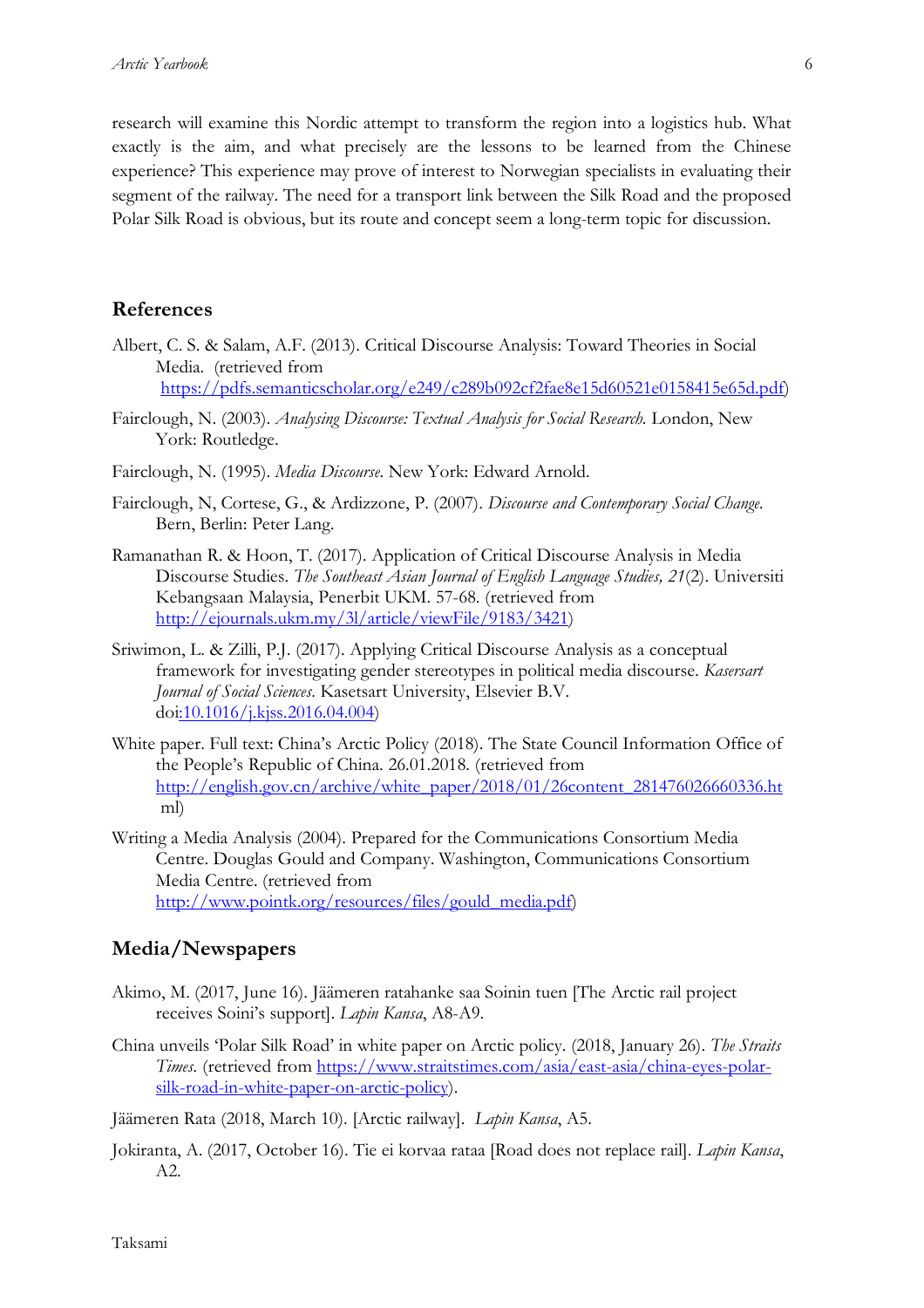- Kallio, P. (2018, April 12). Tornionlaakso haluaa yhä rautatien länteen [Tornionlaakso still wants the railway to go west]. *Lapin Kansa*, A6-A7.
- Kankaanranta, M. (2017a, February 23). Kiinnostava selvitys [An interesting explanation]. *Lapin Kansa*, A2.
- Kankaanranta, M. (2017b, November 3). Ei sössitä itse [Don't let yourself be screwed]. *Lapin Kansa*, A2.
- Mauno, P. (2018, March 10). Linjaus on nyt valittu [The line is now chosen]. *Lapin Kansa*, A2.
- Miettunen, O. (2017, September 26). Jäämeren radan toteutus saa tukea Norjassa [Implementation of Arctic Ocean rail-line can be supported in Norway]. *Lapin Kansa*, A9.
- Miettunen, O. (2018a, February 22). Barentsilla pelataan yhteen [On the Barents we play together]. *Lapin Kansa*, A6.
- Miettunen, O. (2018b, February 22). Berner paljastaa pian Jäämeren radan suunnan [Berner will soon reveal the direction of the Arctic railway]. *Lapin Kansa*, A6.
- Nilsen, T. (2017, July 20). Sami concerned about Arctic railway plans. *Radio Canada International.* (retrieved from http://www.rcinet.ca/eye-on-the-arctic/2017/06/20/samiconcerned-about-arctic-railway-plans/).
- Pylkkänen, S. (2018, March 10). Radalle riittäisi Lappiin matkavia [It would be enough for the railway to go to Lapland]. *Lapin Kansa* A5.
- Peipponen, P. (2017, August 6). Jäämeren rata tuo porojen tuhon ja Kiinan tulevaisuuden? Valokuvatarina pelätyn ja toivotun radan varrelta [Will the Arctic railway destroy the reindeer and China's future? A photo-story of what is feared and wanted along the line]. *YLE uutiset.* (retrieved from http://yle.fi/uutiset/3-9753427).
- Rautajoki, T. (2018, April 12). Kovia odotuksia investoinneista [Hard expectations of investments]. *Lapin Kansa*, A7.
- Rytkönen, P. (2017, November 30). Aina voidaan itse ryssiä [Everything can be selfish]. *Lapin Kansa*, A2.
- Staalesen, A. (2015, June 10). China eyes stake in Kirkenes infrastructure. *The Barents Observer.* (retrieved from http://barentsobserver.com/en/arctic/2015/06/china-eyes-stakekirkenes-infrastructure-10-06)
- Staalesen, A. (2016, November 9). Will new Finnish railway bridge gap between Arctic and Central Europe? *Radio Canada International.* (retrieved from http://www.rcinet.ca/2016/11/09/will-a-new-finnish-railway-bridge-norway-gapbetween-arctic-and-central-europe/)
- Staalesen, A. (2017a, July 4). Finland commissions study on new Arctic railway. *Radio Canada International* (retrieved from http://www.rcinet.ca/eye-on-thearctic/2017/07/04/finland-commissions-study-on-new-arctic-railway/)
- Staalesen, A. (2017b, April 10). Norway, Finland talk Arctic with China. *The Barents Observer.* (retrieved from http://barentsobserver.com/en/arctic/2017/04/norway-finland-talkarctic-china)
- Staalesen, A. (2017c, April 12). Norway positive to Finland's Arctic railway plan. *The Barents Observer.* (retrieved from http://barentsobserver.com/en/arctic/2017/04/norway-